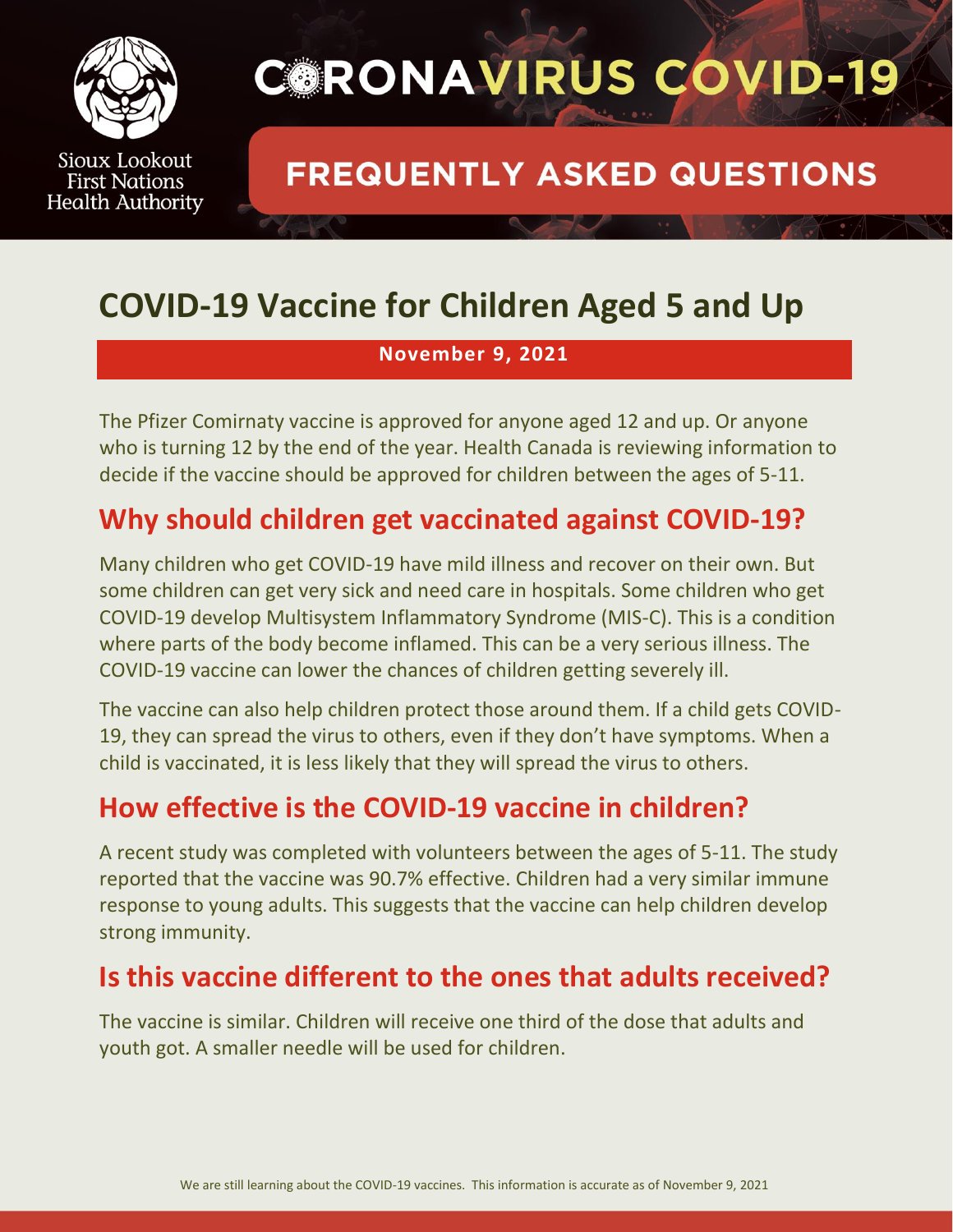

# **CORONAVIRUS COVID-19**

## **FREQUENTLY ASKED QUESTIONS**

#### **Is the vaccine safe for children?**

No serious side effects have been observed in the on-going vaccine trial. Experts will continue to watch the vaccine data closely.

#### **How many doses do children need to get?**

For the Pfizer Comirnaty vaccine, children need two doses. These doses are given at least 3 weeks apart. This is to help maintain immunity over time.

#### **How long until children are fully vaccinated?**

It takes up to 14 days after the second dose for children to be fully vaccinated against COVID-19.

#### **Can children experience any side effects?**

Some children may have mild side effects. This is normal. Side effects show that your body is building immunity against the virus.

Side effects can include:

- Redness and/or swelling where the shot was given
- Mild pain
- Headache
- Muscle and body aches
- Mild fever
- Nausea

-

**Feeling tired** 

### **Do children still need to wear a mask after they are vaccinated?**

Yes. Children need to continue to practice all the recommended public health measures. This is to help stop the spread of COVID-19. And keep everyone in the community as safe as possible.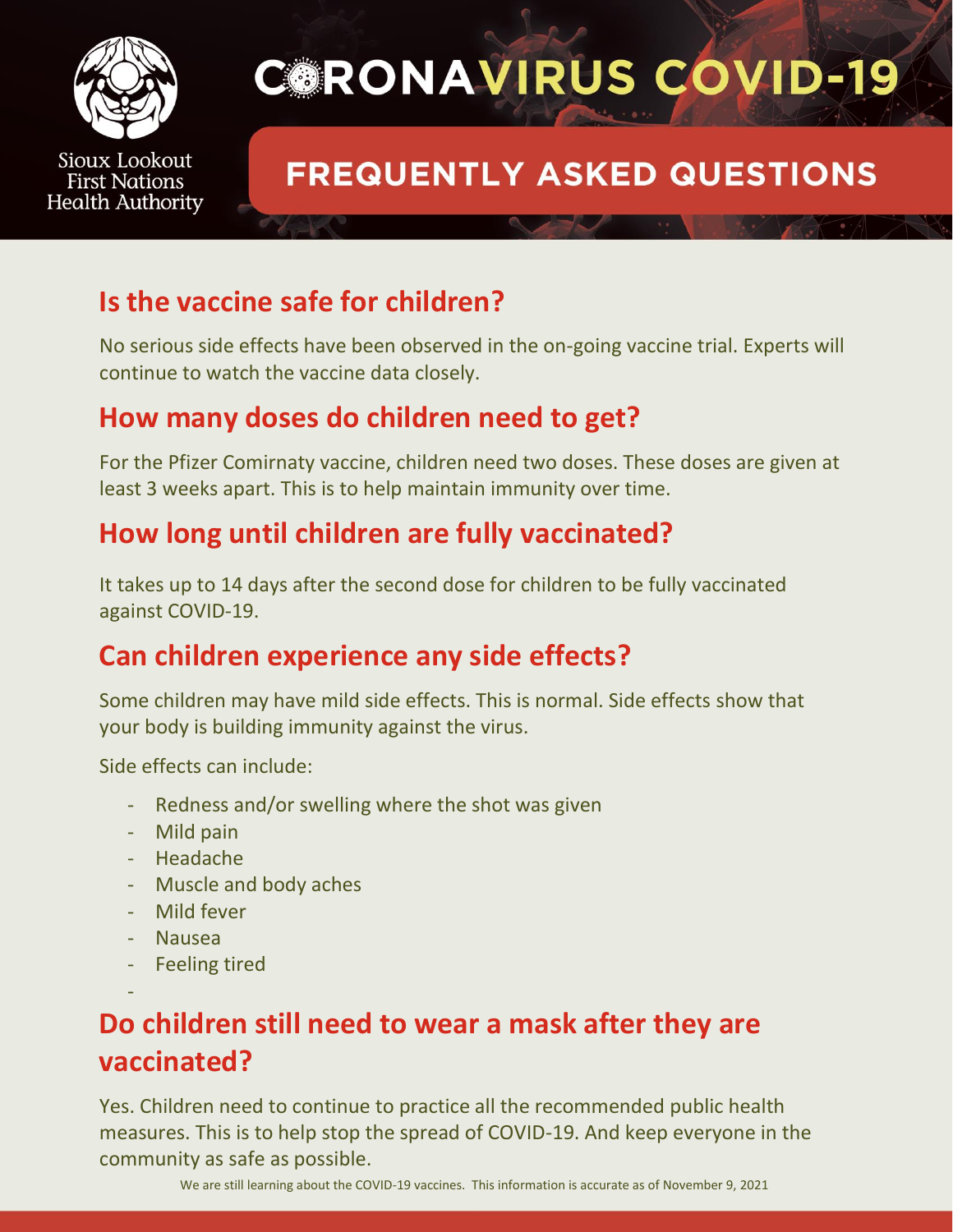

## **CORONAVIRUS COVID-19**

### **FREQUENTLY ASKED QUESTIONS**

#### **I have a child who is younger than 5. Can they get vaccinated?**

At this time, children under 5 are not eligible to get the COVID-19 vaccine. So, it is important that every eligible person around them does get vaccinated. This can create a circle of protection around unvaccinated children.

#### **Are there any severe side effects?**

Severe side effects are very rare. There are two severe side effects that have been observed in young adults. The inflammation of the heart muscle and its lining (myocarditis and pericarditis). This is a rare event following vaccination with an mRNA vaccine. These severe side effects have not yet been reported in children.

Most cases are treated quickly, and people make a full recovery. Experts will continue to watch the situation closely. At this time, the benefits of getting vaccinated outweigh the risks. If you have any questions or concerns, speak with a trusted healthcare worker.

#### **If a child gets vaccinated against COVID-19, do they need a flu shot?**

COVID-19 vaccines can protect children against severe illness from COVID-19. But the vaccine will not protect against the flu. Many children who get the flu only get mildly ill and can recover on their own. But some children can still get very sick and may be at risk for complications. So, it is recommended that children get their flu shot as soon as they can. And that they get two doses of the COVID-19 vaccine when it becomes available.